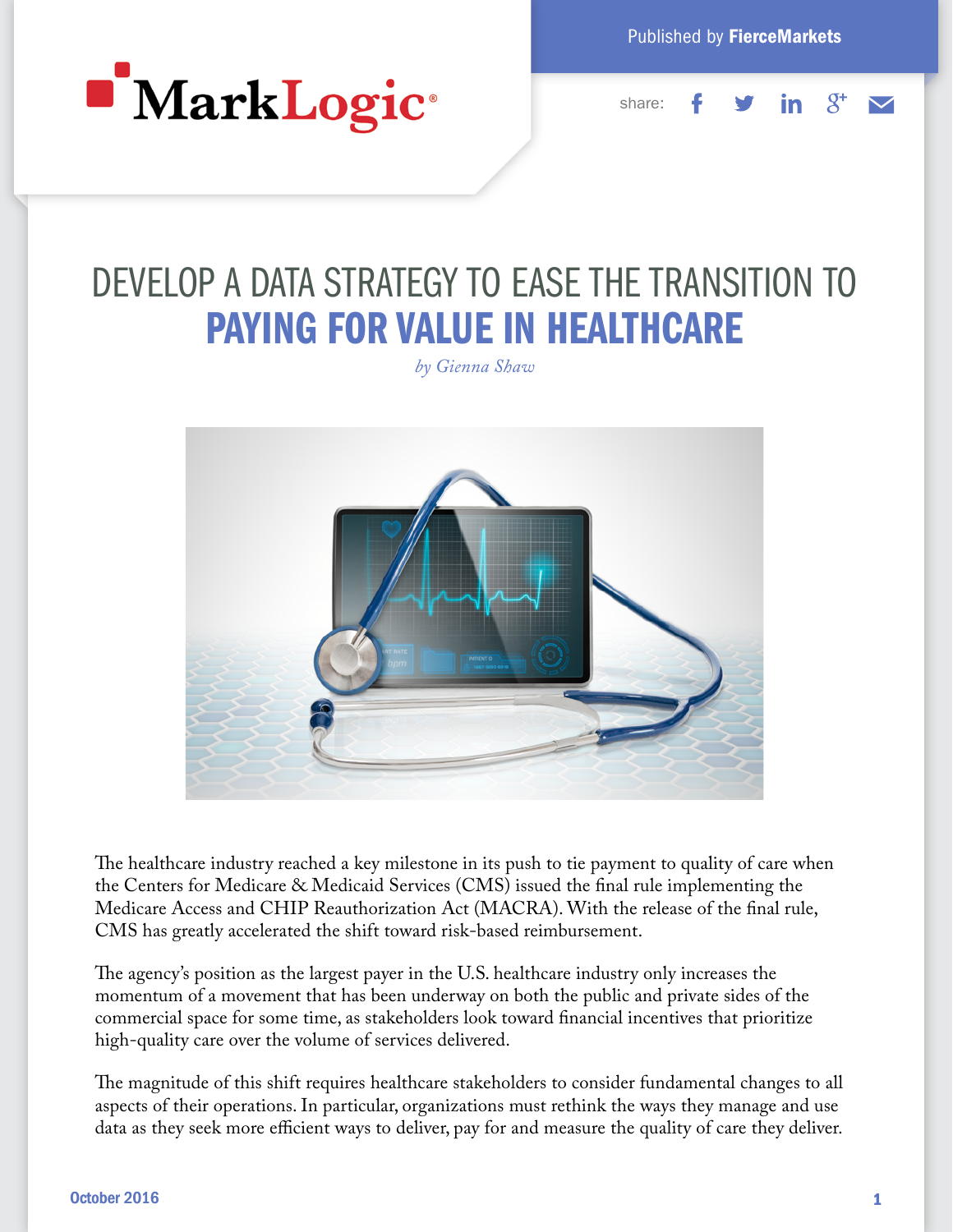#### THE EVOLUTION OF MACRA

In essence, MACRA evolved to address a practical concern, according to David Nace, M.D., chief medical officer at MarkLogic, a global technology company headquartered in Silicon Valley. Medicare's sustainable growth rate (SGR) tied physician reimbursement amounts to a rate far less than the rate of healthcare inflation. Congress developed MACRA as a way to replace the SGR, and, in the process, took advantage of a broader industry trend advancing what the Institute for Healthcare Improvement dubbed the Triple Aim: improving the overall quality of healthcare in the U.S., reducing the cost of care and improving patient satisfaction. Because of this, MACRA functions not only as a replacement for the SGR, but also as a tool to accelerate the ongoing shift in reimbursement from the legacy fee-for-service model to a model that pays clinicians based on the efficient delivery of high-quality care.

Dr. Nace likens complying with MACRA to getting on a highway, with MACRA's practical implementation representing the paths providers can take to get up to speed. In this analogy, MACRA's first track, the Merit-Based Incentive Payment System (MIPS), represents an on-ramp allowing providers in different stages of readiness to get used to the reporting burden demanded by risk-based reimbursement without taking on the full risk required to participate in a full-blown pay-forvalue model. MACRA's second track, participation in various Alternative Payment Models, allows clinicians who already have such capabilities in place to jump right onto the highway.

The magnitude of MACRA's impending changes has raised alarms given the relatively short timeline for the law's implementation. Providers and advocacy groups have successfully lobbied to expand the window of time during which providers will need to figure out their best options within the new system and how they will begin to submit the appropriate information to CMS. Clinicians have

also been very vocal about their concerns regarding the reporting burden they see taking shape in the MACRA implementation. In response, CMS provided new pathways for organizations to comply with MIPS at a pace more suited to developing their reporting capabilities.



## PAYING FOR VALUE REQUIRES DELIVERING THE RIGHT DATA AT THE RIGHT TIME

The concept of paying for value requires a shift in thinking. The industry needs to define "value" in a way that makes it possible for providers to meaningfully measure and report on it. Regardless of how it's measured or reported, paying for value requires both payers and providers to use, share and analyze data.

For all its faults, the legacy fee-for-service system made for easy reporting, since it tied a single activity to a single payment. Nearly any other model requires providers and payers to collect, track, manipulate and report a substantially larger and more varied set of data. "You can't do any of this without data," Dr. Nace points out. "You have to be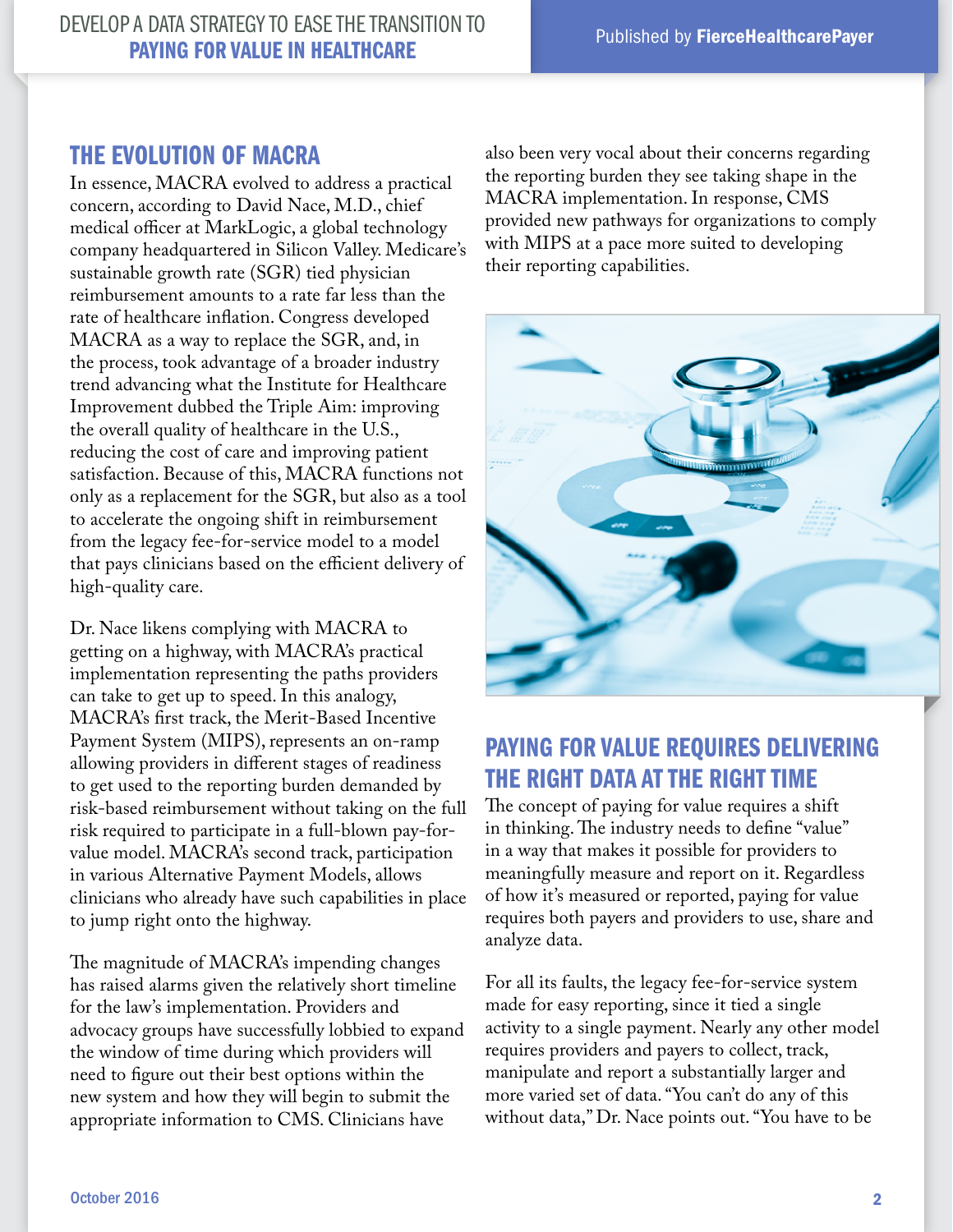able to measure quality before you can tie it to the way you deliver and get paid for care. You need to be able to figure out how this is all going to work, to figure out where you can collect data, figure out which model to participate in and which quality measures you can track. All of this requires data."

At the same time, healthcare reform has moved care delivery from a provider-centric system to a patientcentered one. That change in focus also impacts the data providers collect. "As a physician or as a health system delivering care to a population, your data will need to be centered around the patient and population. Currently, data exists in silos tied to each individual healthcare provider. These changes require a totally revolutionary way of thinking about how you collect data, what data you have, and how you use it," says Dr. Nace.

In fact, he points out, medical practices have become increasingly data-driven over the past decades, whether doctors have noticed it or not. The legacy standard of medicine for hundreds of years involved a visual examination and a set of fairly rudimentary tools. Today, we deal regularly with common diseases and conditions that are impossible to identify or quantify without data, such as hyperlipidemia. "You can't see it. You can't ask somebody about it. It's a measured quantity done from a test—it's a data point," Dr. Nace says. What's more, in order to address the disease, a cardiologist

If a physician's practice represents a car coming up to speed to get on the quality-of-care highway, data represent the fuel the practice uses to get there. In that context, implementing a data strategy means configuring the engine to generate the best possible fuel economy.

might take advantage of a range of information drawn from other historically "non-traditional" sources, such as data from a wearable activity tracker, biometrics or a portable cardiac monitoring device.

Providers have also begun to look beyond traditional clinical data sources to augment care delivery and improve care quality. At the level of population health, data on socioeconomic and behavioral factors correlate strongly with both the presence and outcome of certain chronic conditions. Realtime information available on the Internet can even yield information on drug interactions that used to only be available after long trials or evaluations. According to Dr. Nace, "there is a bit of a quiet revolution going on where physicians are moving from what has been a long-standing legacy practice of medicine to what is now becoming a data-driven practice of medicine."

To extend the highway metaphor, if a physician's practice represents a car coming up to speed to get on the quality-of-care highway, data represent the fuel the practice uses to get there. In that context, implementing a data strategy means configuring the engine to generate the best possible fuel economy.

## KEY ELEMENTS OF A MODERN HEALTHCARE DATA STRATEGY

With all this in mind, a successful healthcare data strategy has to cope with a number of challenges:

- Both providers and payers must **efficiently handle a huge volume of data.** Rock Health expects the volume of healthcare data to reach 25,000 petabytes by 2020. As data volumes increase, the efficiency penalty for piping data from system to system grows, as does the potential for mistranslation when data get copied from application to application.
- Data strategies must **handle heterogeneous data**  generated by the proliferation of non-traditional